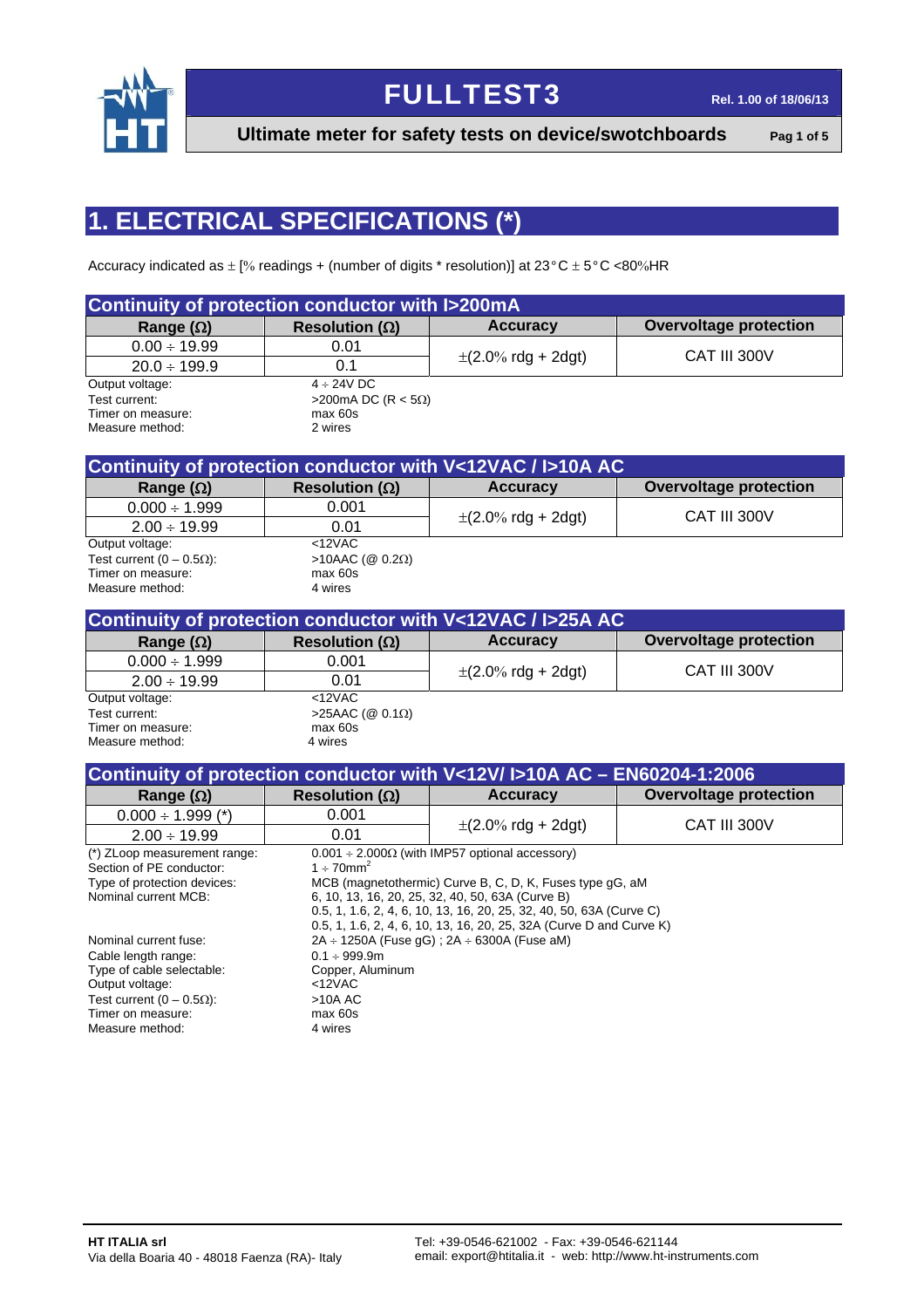

**Ultimate meter for safety tests on device/swotchboards** Pag 2 of 5

| <b>Insulation resistance</b>                    |                     |                                   |                                          |                           |  |  |  |
|-------------------------------------------------|---------------------|-----------------------------------|------------------------------------------|---------------------------|--|--|--|
| Test voltage (V)                                | Range ( $M\Omega$ ) | Resolution ( $M\Omega$ )          | <b>Accuracy</b>                          | Overvoltage<br>protection |  |  |  |
|                                                 | $0.01 \div 9.99$    | 0.01                              |                                          |                           |  |  |  |
| 100                                             | $10.0 \div 99.9$    | 0.1                               | $\pm (2.0\% \text{ rdg} + 2 \text{dg}t)$ |                           |  |  |  |
|                                                 | $100 \div 199$      |                                   | $\pm (5.0\% \text{ rdg} + 2 \text{dg}t)$ |                           |  |  |  |
| 250                                             | $0.01 \div 9.99$    | 0.01                              |                                          |                           |  |  |  |
|                                                 | $10.0 \div 99.9$    | 0.1                               | $\pm (2.0\% \text{ rdg} + 2 \text{dg}t)$ |                           |  |  |  |
|                                                 | $100 \div 249$      | 1                                 |                                          | CAT III 300V              |  |  |  |
|                                                 | $250 \div 499$      |                                   | $\pm (5.0\% \text{ rdg} + 2 \text{dg}t)$ |                           |  |  |  |
|                                                 | $0.01 \div 9.99$    | 0.01                              |                                          |                           |  |  |  |
|                                                 | $10.0 \div 99.9$    | 0.1                               | $\pm (2.0\% \text{ rdg} + 2 \text{dg}t)$ |                           |  |  |  |
| 500, 1000                                       | $100 \div 499$      | 1                                 |                                          |                           |  |  |  |
|                                                 | $500 \div 999$      |                                   | $\pm (5.0\% \text{ rdg} + 2 \text{dg}t)$ |                           |  |  |  |
| Nominal test voltage:<br>Accuracy test voltage: | ±3%                 | 100, 250, 500, 1000VDC            |                                          |                           |  |  |  |
| Test current:                                   |                     | $\geq$ 10mA @ 50k $\Omega$ a 500V |                                          |                           |  |  |  |

Max test current::  $\overline{a}$  <15mA<br>Measurement modes:  $\overline{a}$  Manual Measurement modes: Manual, Auto, Timer<br>
Timer on measure: SS÷10min (resolution

 $\geq$  2.2mA @ 230k $\Omega$  a 500V 5s÷10min (resolution 1s)

### **Withstanding test**

| <b>THEFT</b>                |         |                                                      |                                          |                           |  |  |
|-----------------------------|---------|------------------------------------------------------|------------------------------------------|---------------------------|--|--|
| Test voltage range(V)       |         | <b>Resolution (V)</b>                                | <b>Accuracy</b>                          | Overvoltage<br>protection |  |  |
| $0 \div 999$                |         |                                                      |                                          |                           |  |  |
| $1.00k \div 5.99k$          |         | 0.01k                                                |                                          |                           |  |  |
| <b>Current range (mA)</b>   |         | <b>Resolution (mA)</b>                               | $\pm (2.0\% \text{ rdg} + 2 \text{dg}t)$ | CAT III 300V              |  |  |
| $0.00 \div 0.99$            |         | 0.01                                                 |                                          |                           |  |  |
| $1.0 \div 199.9$            |         | 0.1                                                  |                                          |                           |  |  |
| Test voltage:               |         | 250V ÷ 5100V AC, 50/60Hz programmable in steps of 5V |                                          |                           |  |  |
| Short circuit current:      | > 200mA |                                                      |                                          |                           |  |  |
| Test current:               | >100mA  |                                                      |                                          |                           |  |  |
| Measurement modes:          |         | Manual, Ramp, Timer, Burn                            |                                          |                           |  |  |
| Timer on measure:           |         | $10s \div 10min$                                     |                                          |                           |  |  |
| Trip out current threshold: |         | $1mA \div 110mA$                                     |                                          |                           |  |  |

| Discharging time on plug (EXT) and interna circuits (INT) |                                                              |                          |                        |  |  |  |  |  |
|-----------------------------------------------------------|--------------------------------------------------------------|--------------------------|------------------------|--|--|--|--|--|
| Range (s)                                                 | <b>Resolution (s)</b>                                        | <b>Accuracy</b>          | Overvoltage protection |  |  |  |  |  |
| $0.0 \div 9.9$                                            | 0.1                                                          | $\pm (2.0\%$ rdg + 2dgt) | CAT III 300V           |  |  |  |  |  |
| Range DC voltage:                                         | $0.0 \div 999V$                                              |                          |                        |  |  |  |  |  |
| Accuracy DC voltage:                                      | $\pm$ (2.0%rdg + 2dgt)                                       |                          |                        |  |  |  |  |  |
| Input impedance:                                          | $\geq 100 \text{M}\Omega$                                    |                          |                        |  |  |  |  |  |
| Range AC voltage:                                         | $0.0 \div 710V$                                              |                          |                        |  |  |  |  |  |
| Accuracy AC voltage:                                      | $\pm$ (2.0%rdg + 2dgt)                                       |                          |                        |  |  |  |  |  |
| Input impedance:                                          | $>100M\Omega$                                                |                          |                        |  |  |  |  |  |
| Measurement modes:                                        | INT, EXT, TAU (linear discharge), OFF (not linear discharge) |                          |                        |  |  |  |  |  |

| Leakage current on the test socket |                                                                |                                          |                        |  |  |  |  |
|------------------------------------|----------------------------------------------------------------|------------------------------------------|------------------------|--|--|--|--|
| Range                              | <b>Resolution</b>                                              | <b>Accuracy</b>                          | Overvoltage protection |  |  |  |  |
| $0.00mA \div 3.99mA$               | 0.01mA                                                         |                                          |                        |  |  |  |  |
| $4.0mA \div 49.9mA$                | 0.1 <sub>m</sub> A                                             | $\pm (2.0\% \text{ rdg} + 2 \text{dg}t)$ | CAT III 300V           |  |  |  |  |
| $0.05A \div 9.99A$                 | 0.01A                                                          |                                          |                        |  |  |  |  |
| Reference guideline:               | IEC/EN61557-13-14                                              |                                          |                        |  |  |  |  |
| Power supply:                      | $230V - 10\% \div 240V + 10\%$ ; 50Hz $\pm$ 5% / 60Hz $\pm$ 5% |                                          |                        |  |  |  |  |
| Timer on measure:                  | max 60s                                                        |                                          |                        |  |  |  |  |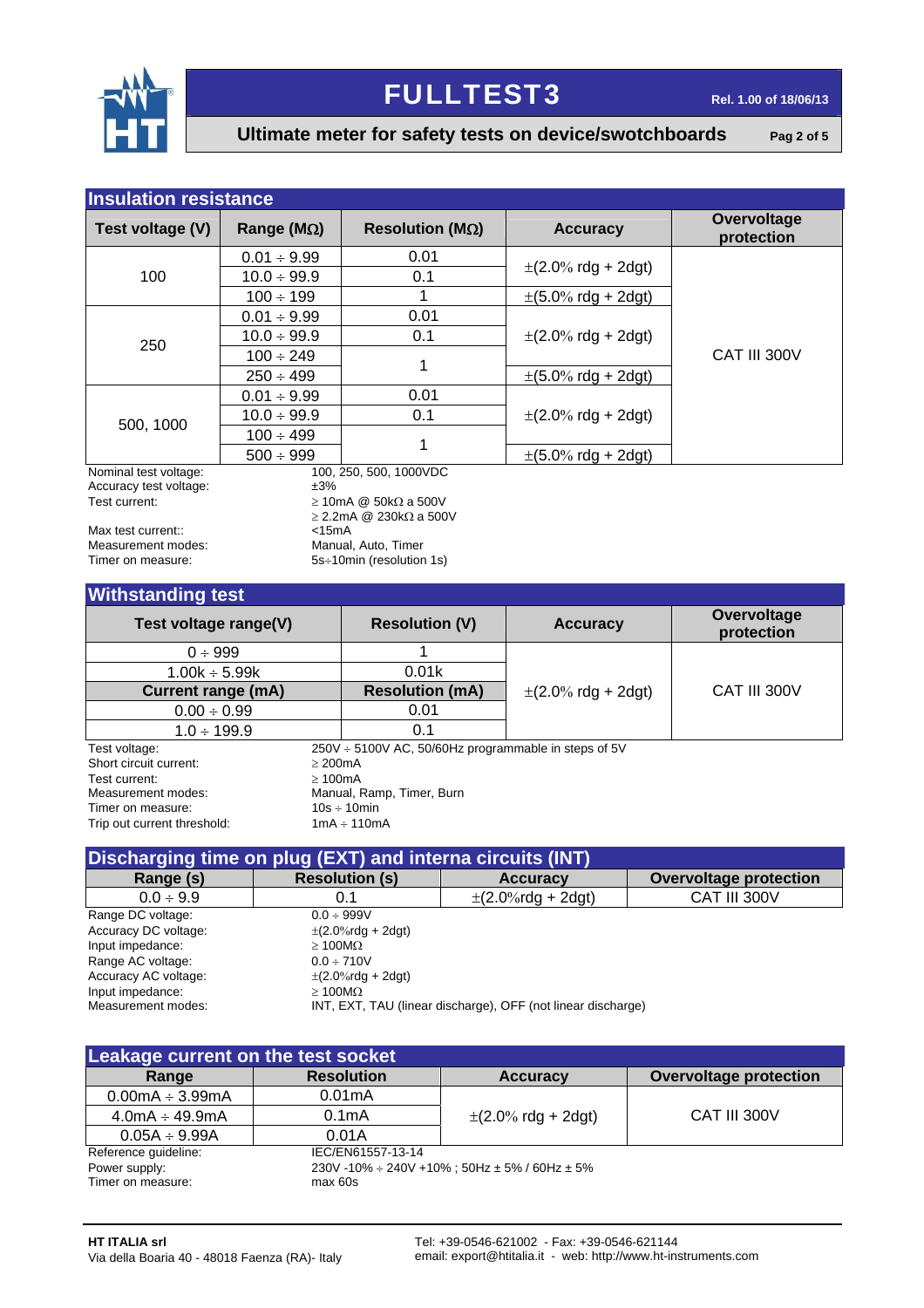

**Ultimate meter for safety tests on device/swotchboards** Pag 3 of 5

| <b>Absorbed current on test socket</b>         |                                               |                                                                |                               |  |  |  |  |
|------------------------------------------------|-----------------------------------------------|----------------------------------------------------------------|-------------------------------|--|--|--|--|
| Range (A)                                      | <b>Resolution (A)</b>                         | <b>Accuracy</b>                                                | <b>Overvoltage protection</b> |  |  |  |  |
| $0.0 \div 19.9$                                | 0.1                                           | $\pm$ (2.0% rdg + 2dgt)                                        | <b>CAT II 300V</b>            |  |  |  |  |
| Power supply:<br>Timer on measure:             | max 60s                                       | $230V - 10\% \div 240V + 10\%$ : 50Hz $\pm$ 5% / 60Hz $\pm$ 5% |                               |  |  |  |  |
|                                                | <b>Active / Apparent power on test socket</b> |                                                                |                               |  |  |  |  |
| Range (W/VA)                                   | <b>Resolution (W/VA)</b>                      | <b>Accuracy</b>                                                | <b>Overvoltage protection</b> |  |  |  |  |
| $0.0 \div 999.9$                               | 0.1                                           |                                                                | <b>CAT II 300V</b>            |  |  |  |  |
| $1.0k \div 9.9k$                               | 0.1k                                          | $\pm(3.0\% \text{ rdg} + 3\text{dg}t)$                         |                               |  |  |  |  |
| Power supply:<br>Timer on measure:             | max 60s                                       | 230V -10% ÷ 240V +10%; 50Hz ± 5% / 60Hz ± 5%                   |                               |  |  |  |  |
| Leakage currect with external transducer clamp |                                               |                                                                |                               |  |  |  |  |

| Leakage currect with external transqueer clamp |                        |                                          |                        |  |  |  |  |  |  |
|------------------------------------------------|------------------------|------------------------------------------|------------------------|--|--|--|--|--|--|
| Range (mA)                                     | <b>Resolution (mA)</b> | <b>Accuracy</b>                          | Overvoltage protection |  |  |  |  |  |  |
| $1.0 \div 999.9$                               | 0.1mA                  | $\pm (2.0\% \text{ rdg} + 2 \text{dgt})$ | <b>CAT II 300V</b>     |  |  |  |  |  |  |
| Input impedance:                               | $1M\Omega$             |                                          |                        |  |  |  |  |  |  |

**RCD Test**<br>**Nominal currents selectable:** Contact voltage limits: Test current polarity:

Nominal currents selectable: 10mA, 30mA, 100mA, 300mA, 500mA, 650mA (no B type), 1000mA (no B type)<br>Type RCD: AC, A, B, General, Selective, Delayed AC, A, B, General, Selective, Delayed Measurement modes: x1/2, x1, x2, xK (K= 4 B type, K=5 AC, A type), Ramp, Auto (seq:x1/2, x1, xK), Ut Range voltage / frequency:  $100V \div 265V / (50Hz/60Hz) \pm 0.5Hz$ <br>Contact voltage limits:  $25V$ ,  $50V$  selectable<br>Test current polarity:  $0^\circ$ ,  $180^\circ$  selectable

### **During of trip out test [ms] – TT/TN systems**

|                   | x 1/2 |      |           | x1 |                               | x2        |      | $x4(B)$ , $x5(A, AC)$ |         | <b>AUTO</b> |     | Rampa |   |       |  |   |     |   |   |
|-------------------|-------|------|-----------|----|-------------------------------|-----------|------|-----------------------|---------|-------------|-----|-------|---|-------|--|---|-----|---|---|
|                   |       | G    | S         | D  | G                             | S         | D    | G                     | S       | D           | G   | S.    | D | G S   |  | D | G   | S | D |
| 10 <sub>m</sub> A | AC    | 1000 | 1000      |    | 1000 1000                     | 1000      | 1000 | 200 250               |         |             | 50  | 150   |   | V V   |  |   | 310 |   |   |
| 30 <sub>m</sub> A | A     |      |           |    | 1000 1000 1000 1000 1000 1000 |           |      |                       | 200 250 |             | 50  | 150   |   | V V   |  |   | 310 |   |   |
| 100mA             | B     | 1000 | 1000      |    | 1000 1000 1000 1000           |           |      |                       |         |             | 200 | 250   |   | V V   |  |   | 310 |   |   |
|                   | AC    | 1000 |           |    | 1000 1000 1000 1000 1000      |           |      | 200                   | -250    |             | 50  | 150   |   | V V   |  |   | 310 |   |   |
| 300mA             | A     | 1000 | 1000      |    | 1000 1000 1000 1000           |           |      | 200                   | 250     |             | 50  | 150   |   | v v   |  |   | 310 |   |   |
|                   | B     | 1000 | 1000      |    | 1000 1000 1000 1000           |           |      |                       |         |             |     |       |   |       |  |   | 310 |   |   |
|                   | AC.   |      | 1000 1000 |    | 1000 1000 1000 1000           |           |      | 200                   | -250    |             | 50  | 150   |   | $V$ V |  |   | 310 |   |   |
| 500mA<br>650mA    | A     | 1000 | 1000      |    | 1000 1000 1000 1000           |           |      | 200                   | -250    |             |     |       |   |       |  |   | 310 |   |   |
|                   | B     | 1000 | 1000      |    | 1000 1000 1000 1000           |           |      |                       |         |             |     |       |   |       |  |   |     |   |   |
|                   | AC.   | 1000 | 1000      |    | 1000 1000                     | 1000 1000 |      | 200                   | -250    |             |     |       |   |       |  |   | 310 |   |   |
| 1000mA            | A     | 1000 | 1000      |    | 1000 1000 1000 1000           |           |      |                       |         |             |     |       |   |       |  |   |     |   |   |
|                   | B     | 1000 | 1000      |    | 1000 1000                     | 1000 1000 |      |                       |         |             |     |       |   |       |  |   |     |   |   |

Resolution:1ms, Accuracy:  $\pm$ (2.0%rdg + 2dgt)

| <b>Contact voltage</b> |                       |                                             |                               |
|------------------------|-----------------------|---------------------------------------------|-------------------------------|
| Range (V)              | <b>Resolution (V)</b> | <b>Accuracy</b>                             | <b>Overvoltage protection</b> |
| $0 \div 2$ Utlim       |                       | $-0\%$ , $+(5\% \text{ rdq} + 3\text{dqt})$ | CAT III 300V                  |
| $I$ Him $= 251/501/$   |                       |                                             |                               |

Utlim = 25V, 50V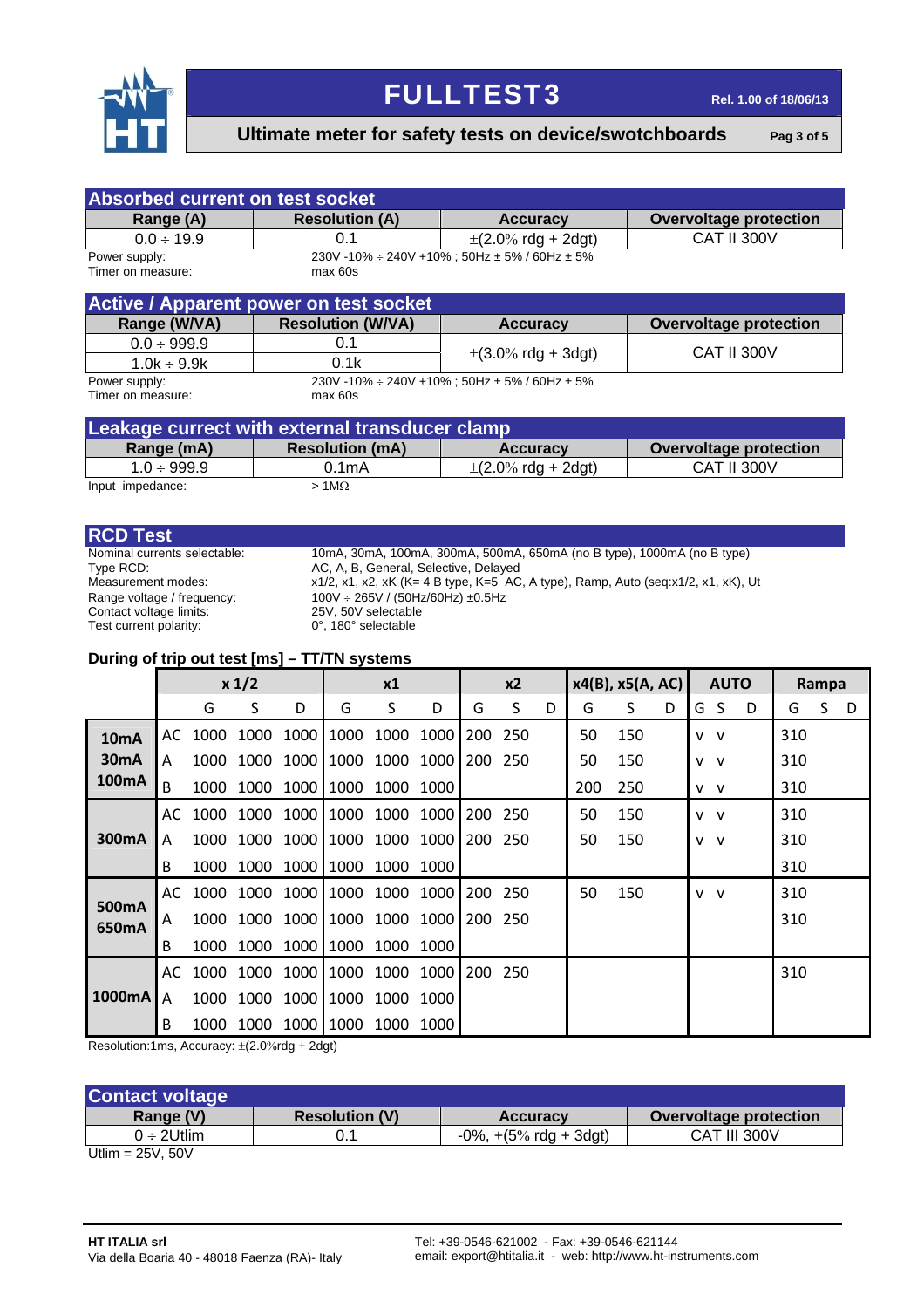

### **Ultimate meter for safety tests on device/swotchboards** Pag 4 of 5

| Line / Loop Impedance P-P, P-N, P-PE                                                                                                                                                                        |                                                                                                                                                        |                                                                                                                                                                                                                                                                                                                                                                                                    |                        |  |  |
|-------------------------------------------------------------------------------------------------------------------------------------------------------------------------------------------------------------|--------------------------------------------------------------------------------------------------------------------------------------------------------|----------------------------------------------------------------------------------------------------------------------------------------------------------------------------------------------------------------------------------------------------------------------------------------------------------------------------------------------------------------------------------------------------|------------------------|--|--|
| Range $(\Omega)$                                                                                                                                                                                            | Resolution ( $\Omega$ )                                                                                                                                | <b>Accuracy</b>                                                                                                                                                                                                                                                                                                                                                                                    | Overvoltage protection |  |  |
| $0.01 \div 9.99$ (*)                                                                                                                                                                                        | 0.01                                                                                                                                                   |                                                                                                                                                                                                                                                                                                                                                                                                    |                        |  |  |
| $10.0 \div 199.9$                                                                                                                                                                                           | 0.1                                                                                                                                                    | $\pm (5.0\% \text{ rdg} + 3 \text{dg} t)$                                                                                                                                                                                                                                                                                                                                                          | CAT III 300V           |  |  |
| $200 \div 1999$ (P-PE)                                                                                                                                                                                      |                                                                                                                                                        |                                                                                                                                                                                                                                                                                                                                                                                                    |                        |  |  |
| $(*)$ ZLoop range:<br>Measurement modes:<br>Type of protection devices:<br>Corrente nominale MCB:                                                                                                           |                                                                                                                                                        | $0.001 \div 2.000\Omega$ (with optional accessory IMP57)<br>Loop/Ipsc, kA, I <sup>2</sup> t test, trip current, Ut (indirect contact)<br>MCB (magnetothermic) Curve B, C, D, K, Fuse type qG, aM<br>6, 10, 13, 16, 20, 25, 32, 40, 50, 63A (Curve B)<br>0.5, 1, 1.6, 2, 4, 6, 10, 13, 16, 20, 25, 32, 40, 50, 63A (Curve C)<br>0.5, 1, 1.6, 2, 4, 6, 10, 13, 16, 20, 25, 32A (Curve D and Curve K) |                        |  |  |
| Nominal current fuses:<br>Breakdown current MCB/Fuses::<br>Section of cable:<br>Cable type:<br>Type of cable insulation:<br>Trip out time of protection devices:<br>P-N, P-PE / P-PP voltage:<br>Frequency: | $1kA \div 25kA$ selectable<br>1 $\div$ 70mm <sup>2</sup> selectable<br>Copper, Aluminum<br>$0.1$ s, $0.2$ s, $0.4$ s, $5$ s<br>$(50Hz/60Hz) \pm 0.5Hz$ | $2A \div 1250A$ (Fuse gG); $2A \div 6300A$ (Fuse aM)<br>PVC, Butyl rubber, EPR/XLPE<br>$100 \div 265V / 100 \div 460V$                                                                                                                                                                                                                                                                             |                        |  |  |

| <b>Global earth resistance without RCDs tripping</b> |                                 |                                          |                        |  |  |
|------------------------------------------------------|---------------------------------|------------------------------------------|------------------------|--|--|
| Range $(\Omega)$                                     | Resolution ( $\Omega$ )         | <b>Accuracy</b>                          | Overvoltage protection |  |  |
| $0.1 \div 199.9$                                     | 0.1                             | $\pm (5.0\% \text{ rdg} + 3 \text{dg}t)$ | CAT III 300V           |  |  |
| $200 \div 1999$                                      |                                 |                                          |                        |  |  |
| Test current:                                        | $<$ 15 $mA$                     |                                          |                        |  |  |
| P-N, P-PE / P-PP voltage:                            | $100 \div 265V / 100 \div 460V$ |                                          |                        |  |  |
| Frequency:                                           | $(50Hz/60Hz) \pm 0.5Hz$         |                                          |                        |  |  |

| Phase sequence rotation test |                          |                        |  |  |
|------------------------------|--------------------------|------------------------|--|--|
| Range (V)                    | <b>Frequency</b>         | Overvoltage protection |  |  |
| $100 \div 460$               | $50$ Hz/60Hz $\pm$ 0.5Hz | CAT III 300V to ground |  |  |

*(\*)Technical specifications are subject to change without notice*